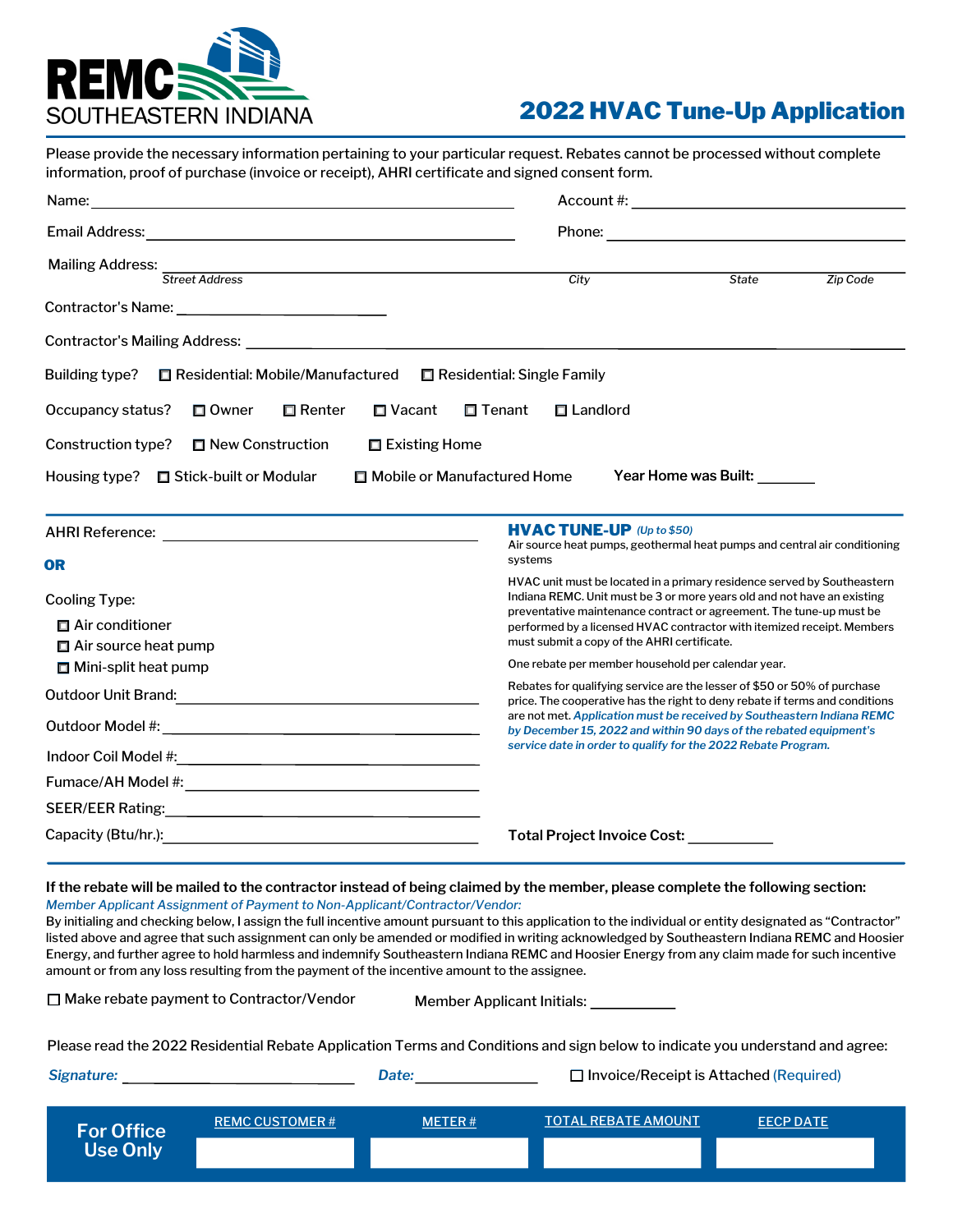

# Contractor Checklist

The checklist below is a minimum of what your contractor should check for when performing a tune-up. Some contractors will include a list of items they inspected or did for the tune-up on their receipt.

### **OUTDOOR**

- $\Box$  Inspect safety disconnect
- $\Box$  Check refrigerant lines
- $\Box$  Check refrigerant caps
- $\Box$  Check refrigerant levels
- $\Box$  Inspect reversing valve (if applicable)
- $\square$  Inspect and/or clean outdoor unit coil and wiring
- $\Box$  Inspect unit is level and draining properly
- $\Box$  Inspect fan blade balance
- $\Box$  Inspect capacitor

### **INDOOR**

- $\Box$  Inspect indoor unit coil
- $\Box$  Inspect filter
- $\Box$  Examine blower
- $\Box$  Inspect insulation on refrigerant lines
- $\Box$  Test indoor capacitor
- $\Box$  Inspect condensation drain
- $\Box$  Check static air pressure
- $\Box$  Inspect thermostat
- $\square$  Lubricate system